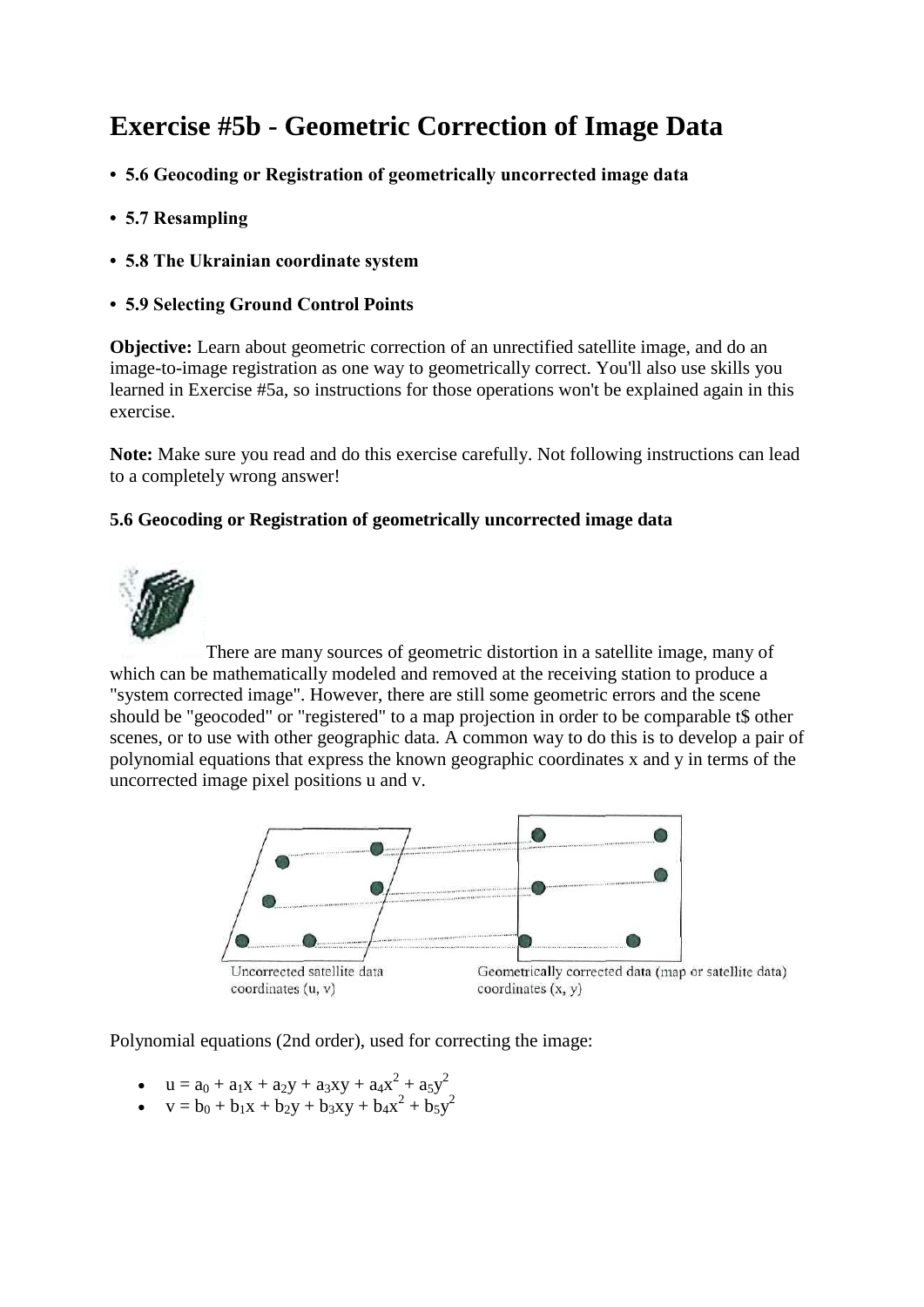The coefficients a and b in these equations should be solved for, using the x and y of the coordinates in the geometrically corrected data, and the u and v of the uncorrected satellite data. The coordinate pairs x, y and u, v are called "Ground Control Points" or "GCPs".

# **5.7 Resampling**

Once the polynomial equations have been solved, a new image is created by a process called "resampling". For each pixel in the new image, the pixel's DN must be determined by calculating the new position from the polynomials, and then looking up the original pixel values in the uncorrected image at the u, v coordinates. The need for resampling comes from the fact that the new coordinates will not fall evenly on the old pixel boundaries, and the DNs will need to be changed. You must decide how you will calculate the new pixel DNs. There are three common resampling methods available:

- 1. Nearest Neighbour: take the DN value of the spatially nearest pixel
- 2. Bilinear interpolation: Take a distance-weighted average of the surrounding 4 pixels.
- 3. Cubic convolution: Use the surrounding 16 pixels to calculate a weighted average for the new cell.

The method you choose depends on the type of image and your objectives. Nearest neighbour resampling has the advantage of not altering original data values, but it may lead to jagged edges in linear features. Bilinear interpolation generally smoothes the output image. Cubic convolution is the most computationally intensive, but often produces the highest visual quality.

There are a few different data sources that can be used to geocode an image, for example, map data, or a coordinate file of known coordinates, or an already geocoded image over the same area. In this exercise we will be using an already geocoded image as the "reference image", and doing an image-to-image registration.

The images you are **looking at**

- File name: tm95 fs.bil
- Path/Row: A subset from 193/018
- Sensor: Landsat 5 TM
- Pixel size: 30m x 30m
- Acquisition Date: June 6, 1995
- Bands:  $1,2,3,4,5,6,7$
- Correction level: System corrected Geographic area: Brattaker i Vasterbotten Lan
- Filename: tm940705.img
- Path/Row: A subset from 193/018
- Sensor: Landsat 5 TM
- Pixel size: 30m x 30m
- Acquisition Date: July 5, 1994
- $\bullet$  Bands: 1,2,3,4,5,6, 7
- Correction level: Geometrically corrected to Swedish RT90 Grid
- Geographic area: Brattaker i Vasterbotlen Lan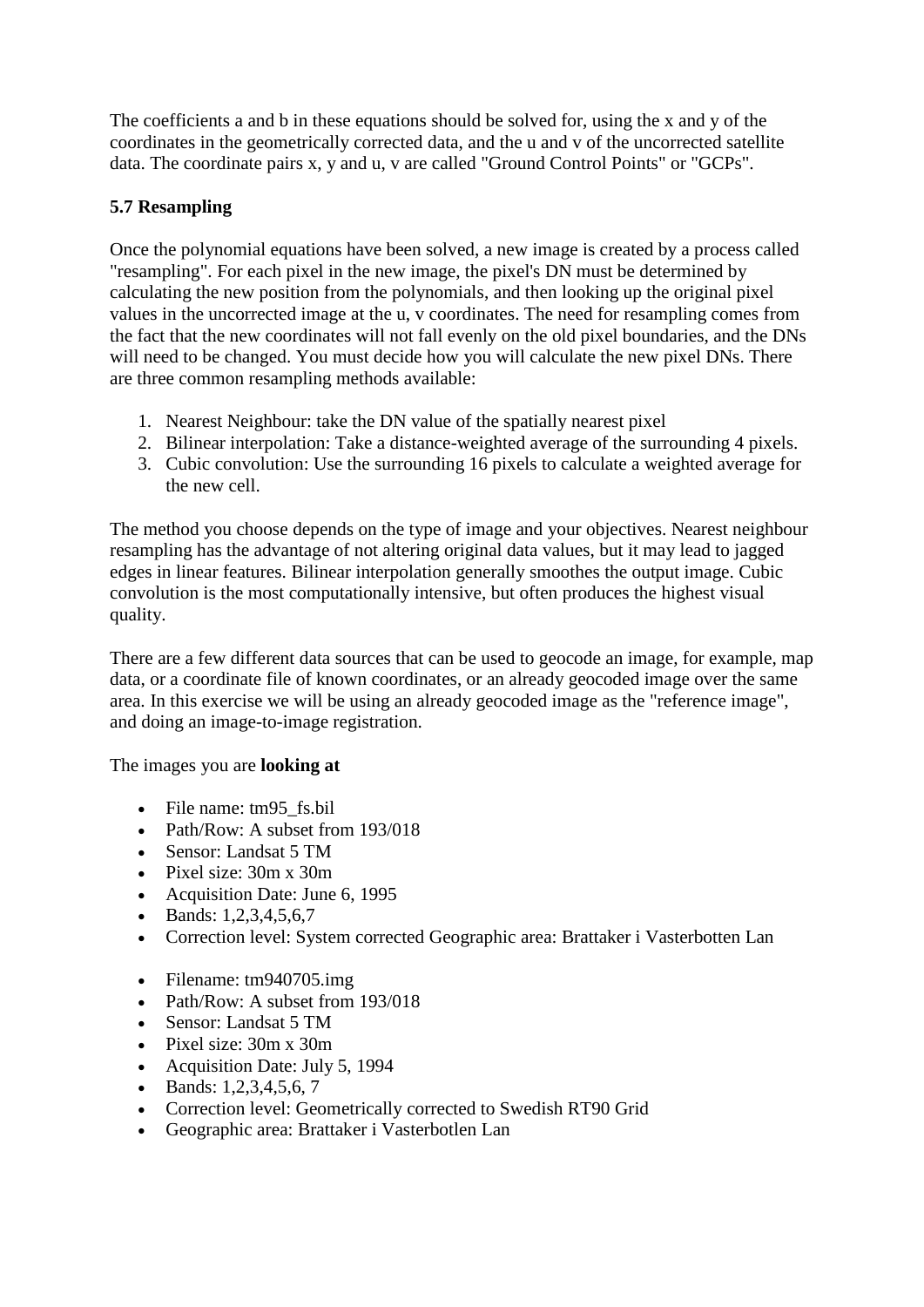Open a viewer (Viewer #1), and open the image tm95\_fs.bil. Notice that the .bil extension means that this is a different format of image file than we used in Exercise #5a. The .bil extension stands for "Band Interleaved by Line". This particular tm95\_fs.bil image has not been geometrically corrected. We will correct this image and give it coordinates in the Swedish RT90 coordinate system.

In order to do this and other operations using Erdas Imagine, we need to save this .bil file as an .img file. In the Viewer, go to File/Save/TopLayerAs, and save the file as tm95 fs.img.

Tip: Note that in Imagine, when you type a file name into a window, you have to press the Enter (or Return) key on your keyboard. This registers the information you have typed in, and then all the options in the window are available to use (they weren't before you pressed the Enter key).

Then clear your viewer and open the file tm95\_fs.img. Set the image to bands 4, 3, 2 RGB.

Now, open a second Viewer (#2), and open the tm940705.img file. Before you say OK to open it, choose the Raster Options tab here. Note that you can set the Band Combinations using this option. Set the image to bands 4, 3, 2 RGB.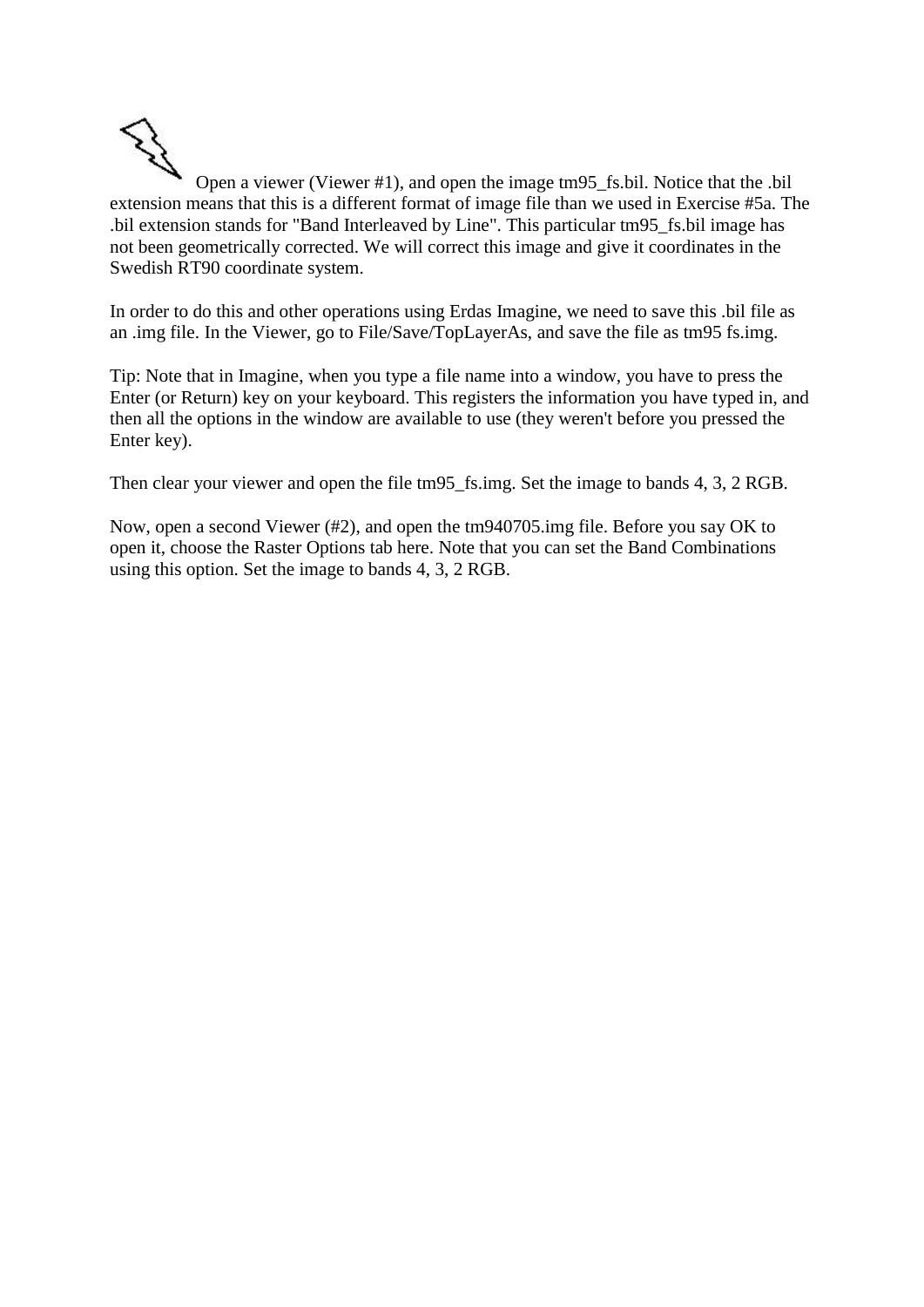

The image tm940705.img has been geometrically corrected. Look at the Image Info on this image to see that it has coordinate information, and compare that to the Image Info for the uncorrected image. Then close Image Info.

Click on the DataPrep Icon on the Main Icon Panel, and choose the Image Geometric Correction button. This brings up a dialog which asks if you will be correcting an image from a viewer, or from an image file. We will be correcting an uncorrected image from a viewer, so choose the Select Viewer button, and then left-click your mouse in the viewer with the geometrically uncorrected image file (this should be Viewer #1).

#### **5.8 The Ukrainian coordinate system**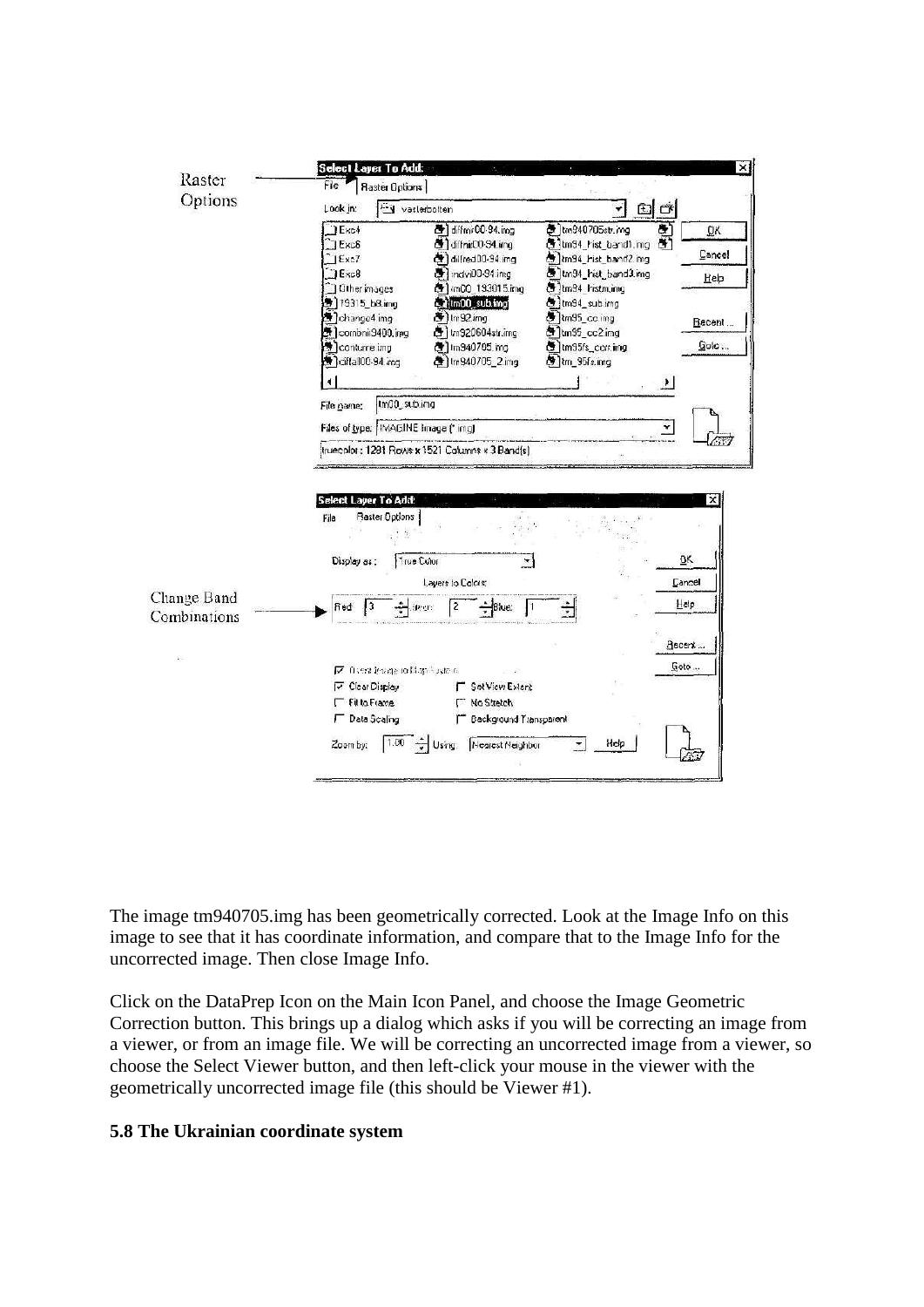

You then need to Set Geometric Model. In this case we will be using a Polynomial model. So choose Polynomial, and then OK. The Polynomial Model Properties will use a 2nd order Polynomial, so change this in the dialog. Under the Projection tab at the top, set Map Units to Meters, and then choose Add/Change Projection, then choose the Standard tab.

This is the part where you tell the program what projection the Reference Image is in, and what projection we would like the Uncorrected Image to be in. The Reference Image is in the Pulkovo? projection, which is Ukraine variant on a Transverse Mercator projection..

Choose Ukraine under Categories. You'll see there are several different projections. By clicking on the Custom tab for each of these projections, you can look at each of the projections parameters. Choose the one that matches the description in the gray box below:

Choose "Close" after the projection is set, and click Ok on the following dialog box to choose points from an Existing Viewer. Click your left mouse button in the Viewer with the reference image (tm940705.img). Reference Map information then appears, and since this is correct, Press OK. A whole bunch of new windows appear.

### **5.9 Selecting Ground Control Points**

Notice that one of the windows that opened is called the Geo Correction Tools panel. There are icons for four different functions here. Note that this tool is available for quick access to the different GCP Tools that we will be using.

|            | 链    |
|------------|------|
| ř.<br>Exit | Help |

There is also a window called the GCP Tool (see below). This dialog box will contain the coordinate and error information on the GCPs that you will collect visually from the viewers.

For now, click the button for "Toggle FullyAutomatic GCP Edit Tools" that it is turned OFF and not pressed in (e.g, as it is in the box below).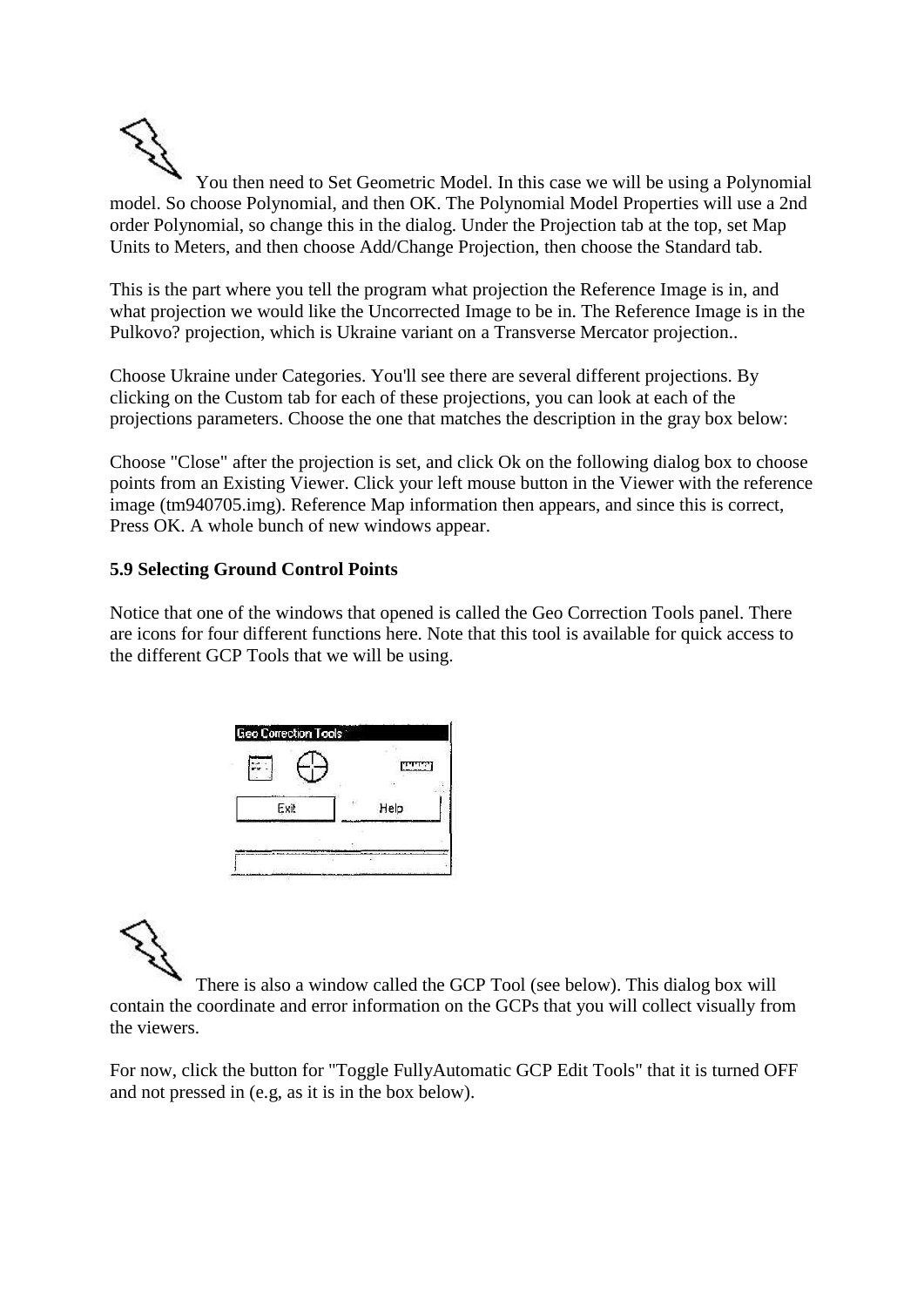| 傾       | ΣS | Ñ.       |  |        |          | 23      |       |         |        |            |
|---------|----|----------|--|--------|----------|---------|-------|---------|--------|------------|
| Point # |    | Point ID |  | Color. | X Input: | Y Input | Calor | $X$ Ref | Y Rel. | <b>UDB</b> |
|         |    |          |  |        |          |         |       |         |        | Contro     |
|         |    |          |  |        |          |         |       |         |        |            |
|         |    |          |  |        |          |         |       |         |        |            |

You will also see that there are two smaller magnifying windows that have opened above Viewers #1 and #2. These represent the area shown in the white box in your main Viewers. These magnifiers help you zoom in on choosing Ground Control Points. It is a good idea to be zoomed in pretty far, so that you can try to choose the same pixel in each of the images.

You may have a lot of windows on your screen just now. You can resize the GCP Tool so it's smaller, and minimize the polynomial model properties box if you want. But you need the Viewers and their magnifiers.



There are certain features which make better GCPs than other features. These features should be seen easily in the imagery, and also be something that will not change over time or between seasons. Road crossings are an excellent GCP source. Clearly identifiable pails of roads are also good.

Because we are doing a 2nd order polynomial transformation, we need at least 6 GCPs for this operation. The higher the level of polynomial transformation, the more GCPs are needed. You can always use more GCPs than the minimum required. There are varying opinions on whether collecting many GCPs are better. It may depend on the characteristics of the area you are correcting, such as the topography in the area of the scene you are correcting. In a scene with little topographic differences, the current opinion is that you need no more than 6 welllocated GCPs to achieve a good geometric correction.

A good geometric correction should give you an error of Vi a pixel Root Mean Square Error (RMSE) or lower. This means that if you are using Landsat TM data, and the pixel size is 30 meters, your geometric error should be no more than 15 meters off in any area of the scene.

In order to obtain at least 6 good GCPs, you will want to collect at least 10 GCPs. Then you can delete a few GCPs that contribute most to the error in the geometric correction.

GCPs should also be taken over the entire scene. Meaning that they should not all be gathered in one area of the scene, but have at least one GCP in each corner of the satellite data. If the GCPs are not spread out, the areas without GCPs will not be geometrically corrected.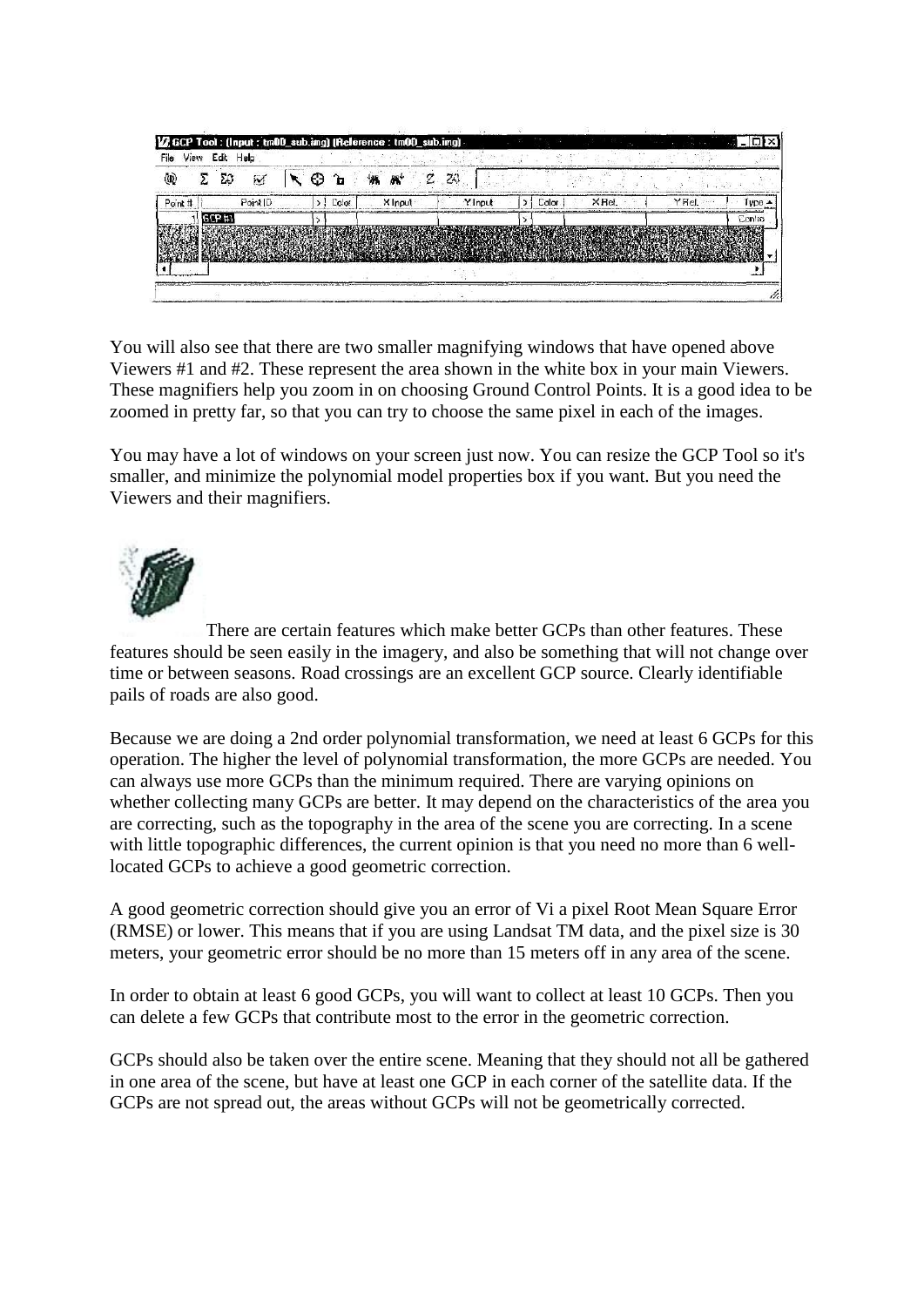Having read the very important information above, you're ready to collect GCPs. You will choose the GCPs in the smaller Magnifier windows and use the Viewers #1 & 2 as overviews. In Viewer #1, move the small white box to a good GCP area by clicking in the middle of it and dragging the box to that area. Note that the white box corresponds to the Magnifier Box.

You can resize the Magnifier Box if you want.

- 1. in the magnifying window, right click to zoom in or out by 2, or
- 2. in the main Viewer, you can click and drag on a comer of the while box to make it bigger or smaller.

One way to know whether this is a good GCP or not is to look in both images lo see that it is identifiable in both images before choosing it. So, once you identify a possible GCP in Viewer //I, look for the same spot in Viewer #2. If it is easily identifiable in both images, go



back down to the GCP tool and choose the "Create GCP" button Go up into your magnifying window for Viewer #1 and left-click the mouse at exactly the point you want your GCP to be. Repeat this process for the very same spot in Viewer #2 (Choose the "Create GCP" button again).

Collect 10 GCP pairs total. Because you may want to go back to these as some point in the exercise, you should save the GCP files after you've collect 10. Go to File/Save Input As and name the file Inputl.gcc. Then choose File/Save Reference As Rcfl.gcc.

Go to the "Solve Geometric Model with Control Points" button in the GCP Tool Icon Panel. Note that this automatically calculates the X Residual, Y Residual and RMS Error for each point, as well as the Cumulative Control Point Error for X, Y and Total. The error unit is in meters.

Earlier, this exercise mentioned the total acceptable RMSE for geometric correction. Does your current model for the geometric correction meet that error level? (The total Control Point Error is shown next to the Icon Panel on the GCP Tool). If so, congratulations! If not, don't worry! It most likely wouldn't be so correct the first time!

# **Correcting your model**

You probably have points that are more right or wrong than others. The RMS Error column in the GCP tool shows you the error for each of GCP pair. You should identify the GCP pair with the highest error, and then look at it in your Viewers,

To make a better model, identify the plot with the highest RMSE, and either: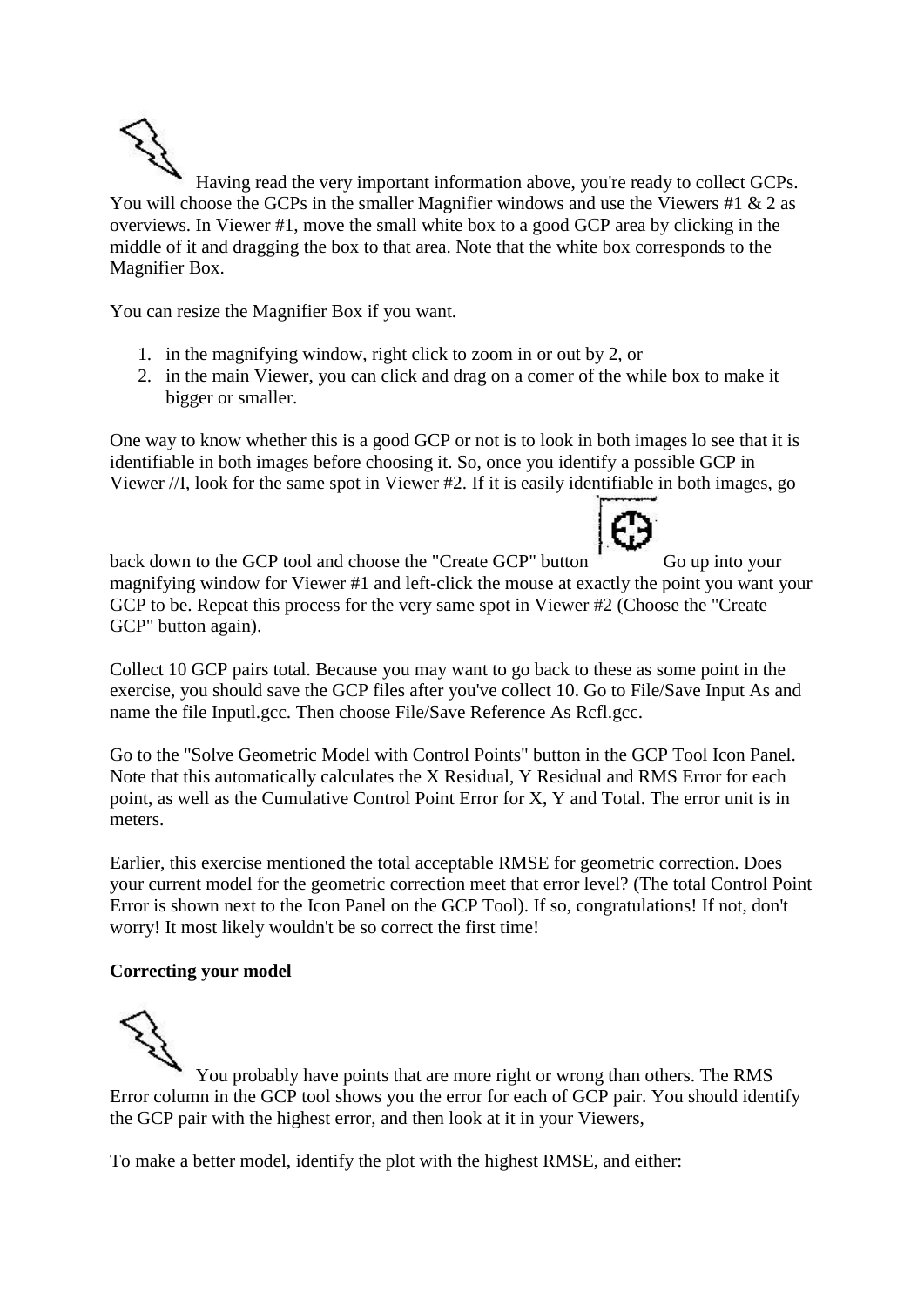- 1. consider whether to delete that plot from your model. Does this GCP look like it could be in a difficult to choose or questionable spot?
- 2. consider whether to move it slightly. Maybe you can see that it should have been a reasonable GCP, but you did not place it well the first time. However, don't just move around GCPs until the RMSE is good - the selection of GCPs should be more systematic than that.
- 3. consider whether you need to add more GCPs. Maybe you need to choose some better GCPs. If you have to delete several, you may need to add new ones.

**The best advice** is to deal with one GCP pair at a time, and reconsider your next move after you've dealt with the one GCP that gives you the highest errors.

Change the "Toggle Fully Automatic GCP Edit Tools", which we switched off earlier, to on. This way, when you now make changes to your GCPs, it automatically recalculates your RMS Error, which you can see right away.

Act according to your decision about what to do with the GCP pair with the highest error (delete or move). Remember that you have 10 GCPs, and only need 6 for this resampling. However, also remember that you want to need to have the GCPs well distributed over the area.

If you want lo delete a GCP, you should select the row by clicking on the Point # in the GCP Tool, right click, and Delete Selection. If you want lo move it in either of your Magnifier windows, just click on the GCP and drag it to the spot you want it.

Once you are satisfied with your number of GCPs and the RMSE, then save the Input GCP coordinates as Inpulfinal.gcc, and the Reference coordinates as Reffmal.gcc.



Once you have your GCPs, you are ready to rectify the image - this means you will be creating a new image from the uncorrected one, which will be in a geographically con'ect coordinate system. In this process, the GCPs will act as ties to the coordinate system, and the rest of the image will be shifted and interpolated in the resampling process.





Go up to the GeoCorrection Tool, and click on the  $3<sup>rd</sup>$  icon. (If you have lost the Geo Correction Tool, go to DataPrep Icon/Image Geometric Correction to get it back).

This brings up the Resample dialog, where you need to specify an output file name, and your resample methods.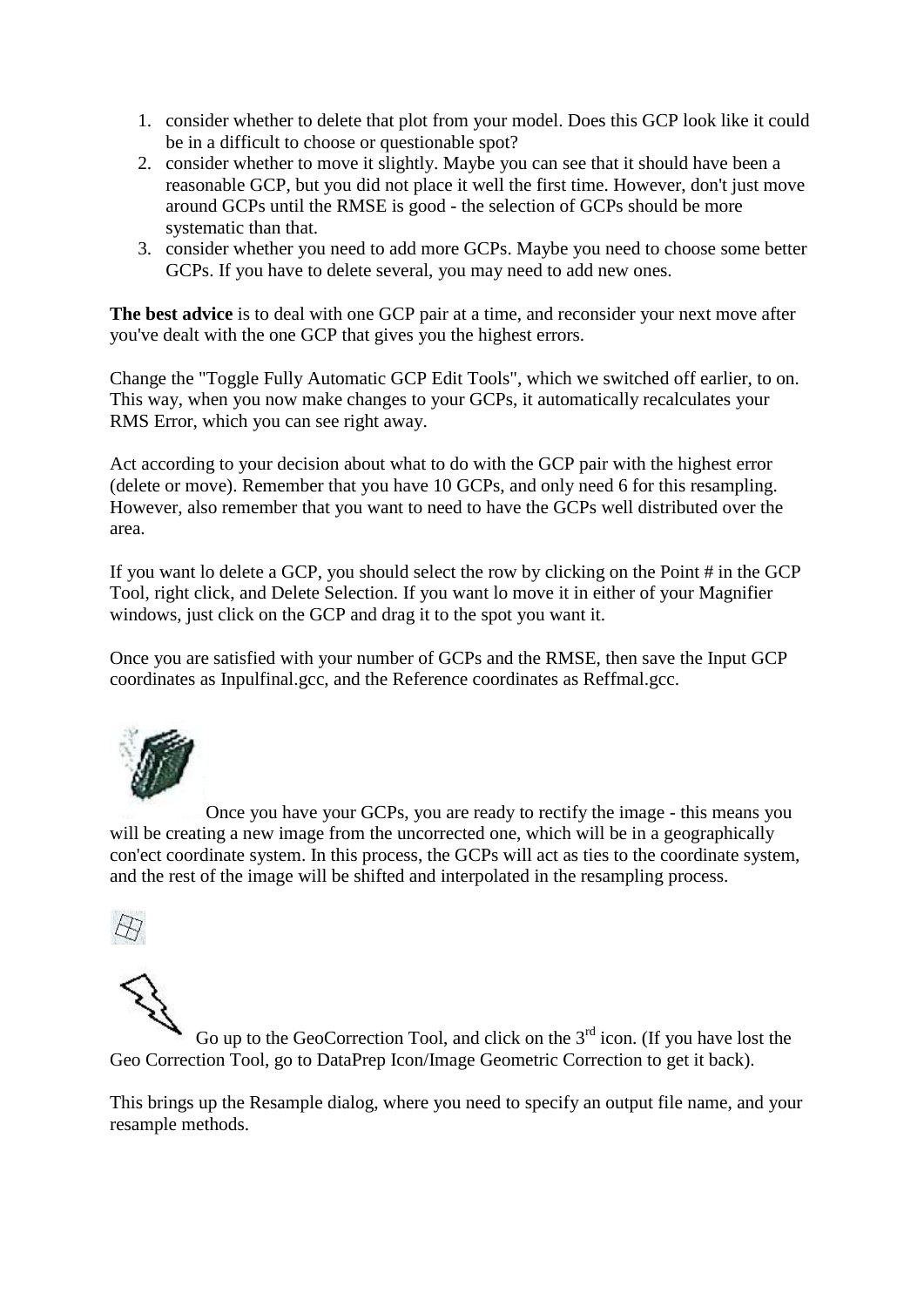

There are three different resampling algorithms. Nearest neighbor often creates an image that may have "stair stepping", or a jagged look to previously linear features. Bilinear interpolation and Cubic convolution provide a smoother looking image, and cubic convolution provides a sharper image than the bilinear interpolation.

You are going to run tin's resampling three times, in order to test each resampling method. So, make the first output file tm95 nn.img and choose Nearest Neighbor resampling.

You also need to make sure the ULX, ULY, LRX, LRY coordinates are divisible by the pixel size. Check (he pixel size in the Geo-corrected image. Then lake the coordinate that appears in the ULX box and round it up or down to the nearest number divisible by the pixel size. Do this for all 4 coordinates (write these numbers down since you will use them again). After that you also need to give the correct output pixel size. Now - hit the OK button. This creates the new resampled file. Press OK when it is finished.

Reselect the Resampling Icon, and run this two more times, once for the bilinear interpolation and once for the cubic convolution, naming these files tm95 bi.img, and tm95 cc.img, accordingly. Note that you may have to reset the pixel size and the ULX, ULY, LRX, LRY information again.

Open three new viewers, and look at the three files which are the results of your resampling.



#1 Describe the differences you can see between the three different resampling methods.

Bring up a new viewer, and display the image tm940705.img in any band combination. Now, in the same viewer, open the tm95 cc.img file, and using Raster Options (see page 3), click OFF the "Clear Display" option, and choose OK. This opens two images in the same viewer.

In this Viewer, choose the Utility/Swipe function. Move the bar in the Swipe window back and forth to check how your geocoding turned out, compared to the already geo-coded scene. Did your geocoding turn out well? Does it look good over the whole image?

Try also the functions Utility/Flicker and Utility/Blend.



#2 What could be the disadvantages of a poorly geocoded image?